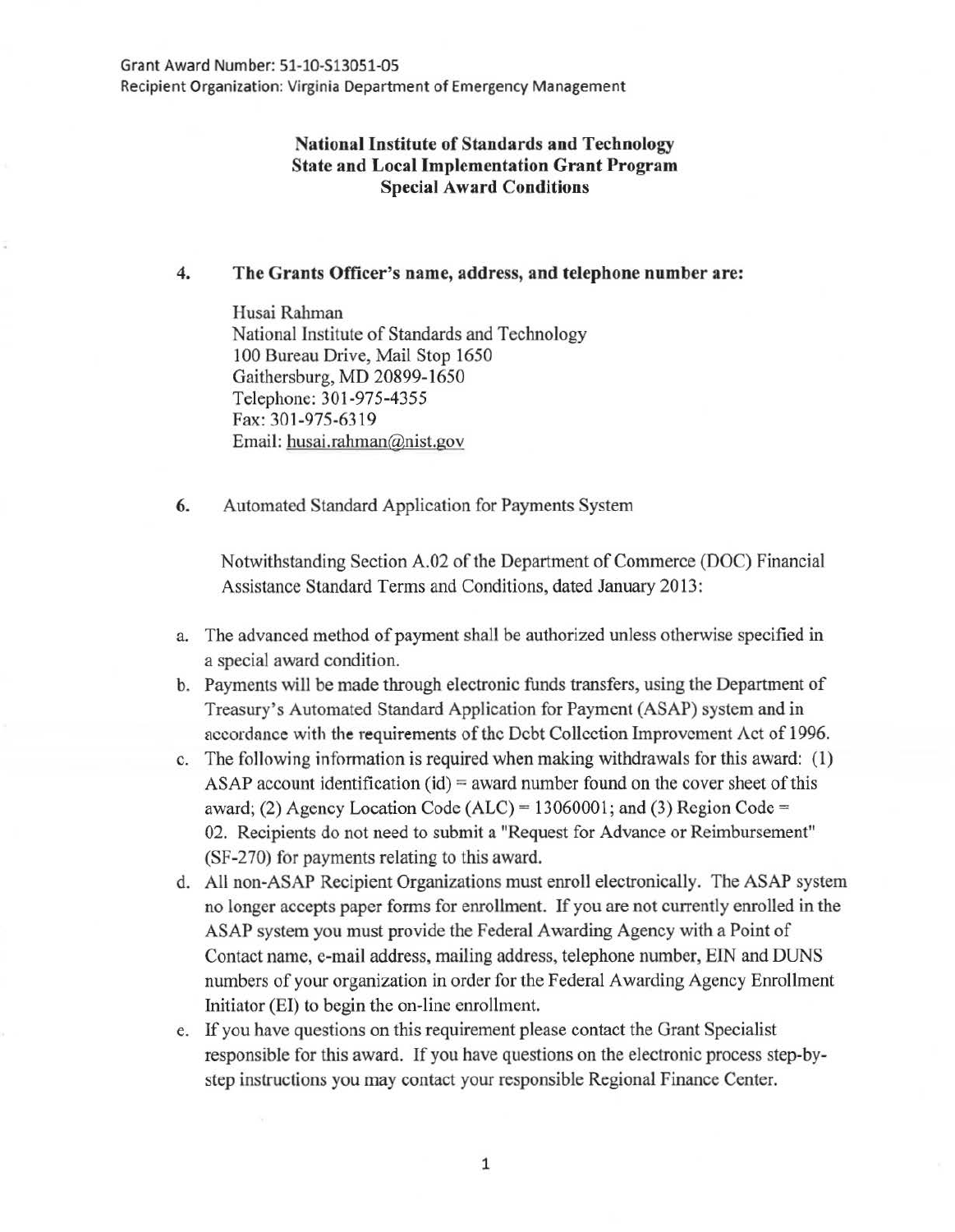#### Grant Award Number: 51-10-S13051-0S

Recipient Organization: Virginia Department of Emergency Management

Advances taken through the ASAP shall be limited to the minimum amounts necessary to meet immediate disbursement needs. Advanced funds not disbursed in a timely manner must be promptly returned, via an ASAP credit, to the account from which the advanced funding was withdrawn. Advances shall be for periods not to exceed 30 days.

Funds that have been withdrawn through ASAP may be returned to ASAP via the Automated Clearing House (ACH) or via FEDWIRE. The ACH or FEDWIRE transaction may only be performed by the Recipient's financial institution. Full or partial payments received by a Payment Requestor/Recipient Organization may be returned to ASAP. All funds returned to the ASAP system will be credited to the ASAP Suspense Account. The Suspense Account allows the Regional Financial Center to monitor returned funds and ensure that they are credited to the correct ASAP account. Returned funds that cannot be identified and classified to an ASAP account will not be accepted and will be returned to the originating depository financial institution (ODFI).

It is essential that the Payment Requestor/Recipient Organization provide its fmancial institution with ASAP account information (ALC, Recipient ID and Account ID) to which the returned funds are to be credited. Additional detailed information can be found at: http://www.fms.treas.gov/asap/pay-return2.pdf

There is a 10-day deadline for the head of the organization to initiate recipient enrollment upon receipt of ASAP registration notification. Failure to comply could subject the award to a change in the method of payment to reimbursement only.

## This award has the following control or withdrawal limits set in ASAP:

Phase 2 Reserves \$1,378,425 (50 percent of federal funds) will be unavailable until either after FirstNet has consulted with the State-designated contact about the matters listed in the Act, including defining coverage needs, user requirements, and network hardening and resiliency requirements, and advises the National Telecommunications and Information Administration (NTIA) it is ready for the commencement of data collection or when NTIA requests a revised budget from recipients for second phase activities. Upon approval of the revised budget, the recipient will be eligible to engage in Phase 2 activities and access the Phase 2 Reserves. Engagement in Phase 2 activities with federal or non-federal funds will be considered unallowable under the grant until the revised budget has been approved and this special award condition has been lifted.